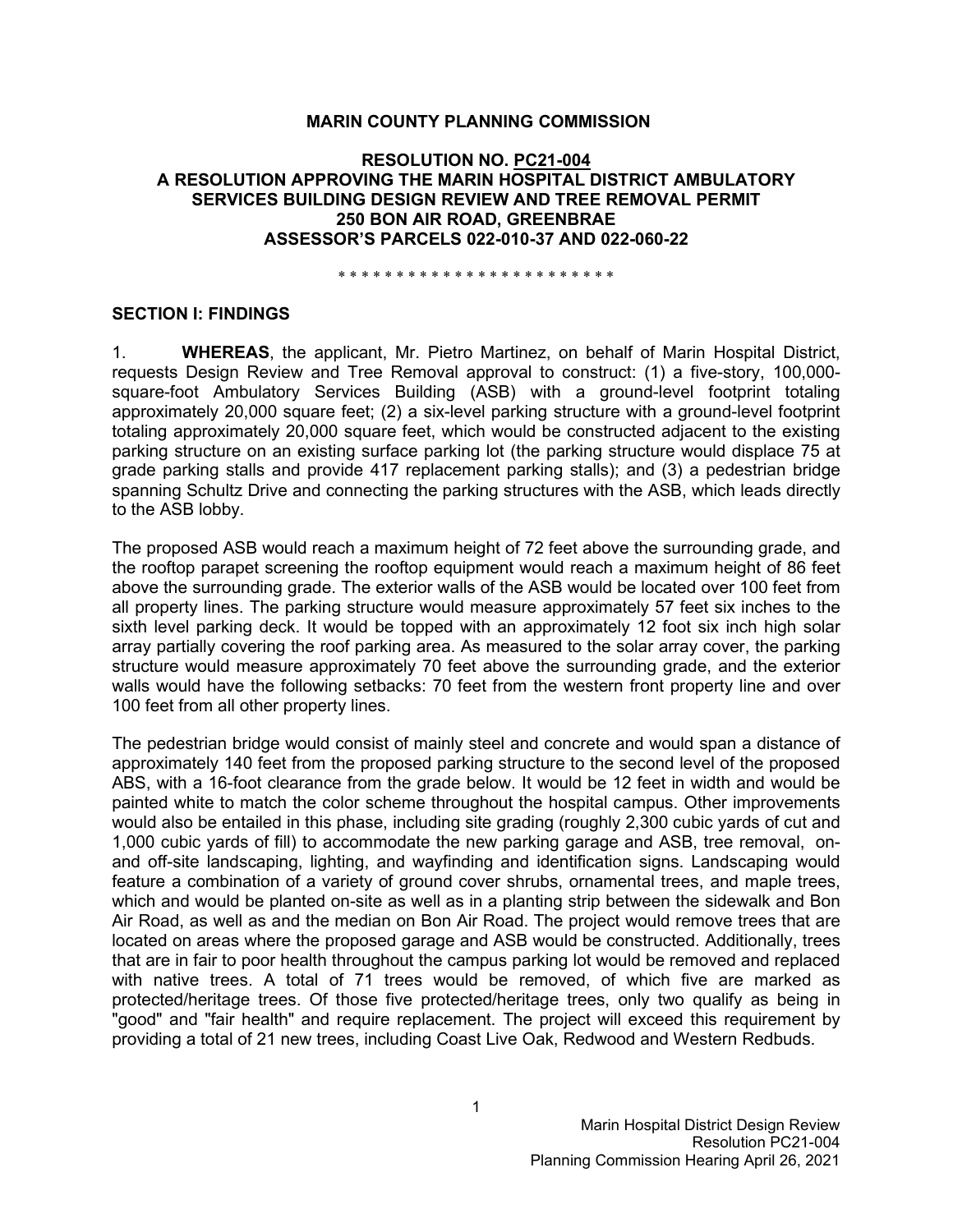The property is located at 250 Bon Air Road, Kentfield, further identified as Assessor's Parcel 022-010-37 and 022-060-22.

2. **WHEREAS**, the Marin Healthcare District adopted an EIR and subsequent addenda to the EIR prepared by the consulting firm Environmental Science Associates, which incorporated mitigation measures into the project. A second EIR addendum was completed in April 2015, which addressed modifications made to the project in 2015. As modified by the EIR addenda, all mitigations will be implemented by the Marin Healthcare District as approved.

3. **WHEREAS**, on December 14, 2020, the Marin County Planning Commission held a duly noticed public hearing to take public testimony, considered the project, and continued the application to a future Planning Commission hearing.

4. **WHEREAS**, on March 8, 20021, the Marin County Planning Commission held a duly noticed public hearing to take public testimony and consider the project, and continued the application to a future Planning Commission hearing.

5. **WHEREAS**, on April 24, 20021, the Marin County Planning Commission held a duly noticed public hearing to take public testimony and consider the project.

6. **WHEREAS**, the project is consistent with the goals and policies of the Marin Countywide Plan for the following reasons:

- **A.** The project is consistent with the CWP woodland preservation policy (BIO-1.3) because it would not entail the irreplaceable removal of a substantial number of mature, native trees. As documented in the arborist report prepared by Urban Forestry Associates, Inc., dated December 15, 2019, seven protected trees are located within the area of disturbance for the proposed ASB. An unhealthy Coastal Live Oak (*Quercus agrifolia*) and a dead Cypress (*Chamaecyparis obtusa*) will be removed and replaced. The remaining trees will be provided with protection measures during construction.
- **B.** The project is consistent with the CWP special-status species protection policy (BIO-2.2) because the subject property does not provide habitat for special-status species of plants or animals.
- **C.** The project is consistent with the CWP natural transition and connection policies (BIO 2.3 and BIO 2.4) because it would not substantially alter the margins along riparian corridors, wetlands, bay lands, or woodlands.
- **D.** The project is consistent with the CWP stream and wetland conservation policies (BIO-3.1 and CWP BIO-4.1) because the proposed development would not encroach into any Stream Conservation Areas or Wetland Conservation Areas.
- **E.** The project is consistent with CWP water quality policies and would not result in substantial soil erosion or discharge of sediments or pollutants into surface runoff (WR-1.3, WR-2.2, WR-2.3) because the grading and drainage improvements would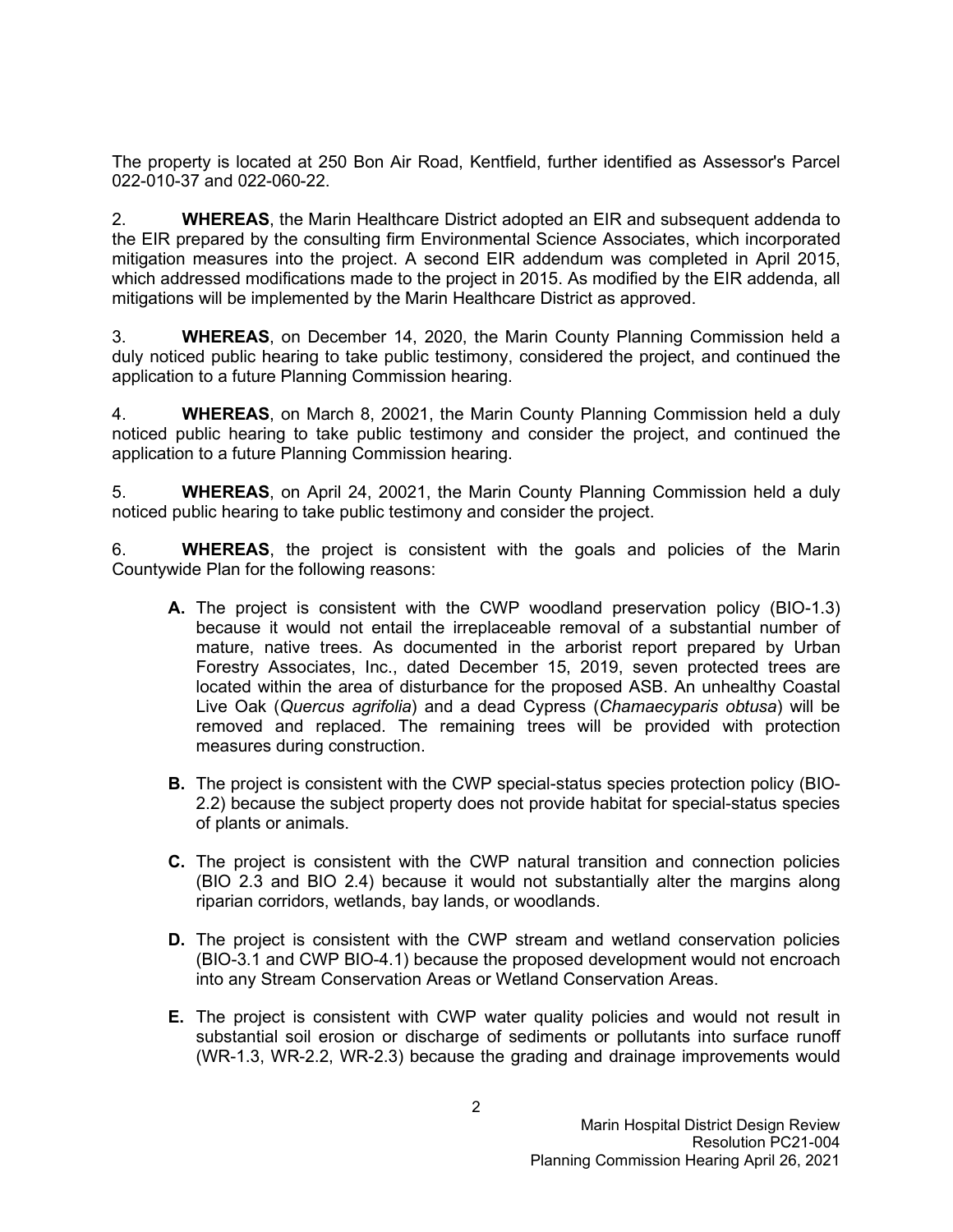comply with the Marin County standards and best management practices required by the Department of Public Works.

- **F.** The project is consistent with CWP seismic hazard policies (CWP Policies EH-2.1, EH-2.3, and CD-2.8) because it would be constructed in conformance with County earthquake standards, as verified during the Building Permit review process, and the subject property is not constrained by unusual geotechnical problems, such as existing fault traces.
- **G.** The project is consistent with CWP fire hazard management policies (EH-4.1, EH-4.2, EH-4.5) because it would meet all fire safety requirements, as verified by the local fire protection district during the review of the Building Permit application.
- **H.** The project is consistent with CWP aesthetic policies and programs (DES-4.1 and DES-4.e) because it would protect scenic quality and views of ridgelines and the natural environment from adverse impacts related to development.
- **I.** The project is consistent with CWP public facilities and design policies and programs (DES 4.b, DES 4.c) because it would fit within the context of the site's institutional use and minimize the perception of mass and bulk.

7. **WHEREAS**, the project is consistent with the goals and policies of the Kentfield/Greenbrae Community Plan. The Community Plan contains "Conservation and Development Standards," of which number 7 (page III-47) applies specifically to Marin General Hospital. "Modifications to Marin General Hospital should be permitted within the following guidelines:

- **A.** The hospital facility should continue to provide comprehensive medical services for Marin County.
- **B.** Building mass should be minimized visually by controlling the size and location of new structures to conform to the terrain. Views from the surrounding single-family neighborhoods, Creekside Park, and the Corte Madera Creek bicycle path should be protected.
- **C.** The garden on the southwest side of the hospital should be preserved if possible.
- **D.** Ample on-site parking must be provided both during and after construction.
- **E.** The lower parking lot should be improved with proper leveling, drainage, and landscaping such that 50% of the paved area will be shaded at mid-day within 15 years of planting."

The proposed project relates only to policies 7 A, B, D, and E. The proposed project would be consistent with Policy A because the development and construction management plan have been specifically prepared to minimize disruption of medical services and maintain an adequate provision of parking during the construction.

The proposed garage and ASB would be consistent with Policy B because both structures utilize the prevailing architectural design language expressed in the hospital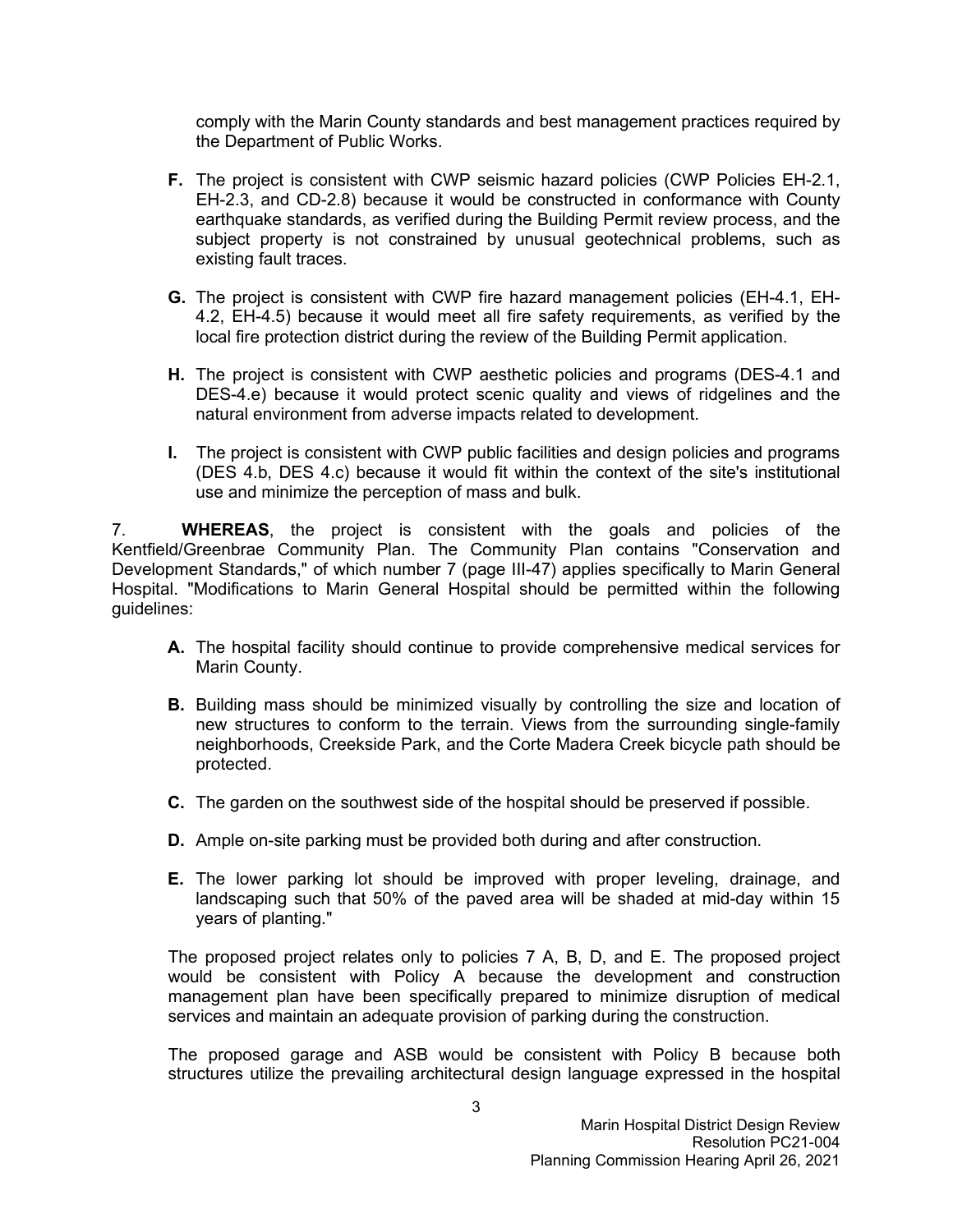campus development. The proposed ASB would be situated on the north side of the hospital's central/east wings and would face Bon Air Road. The window arrangements create relief patterns in the facades and further connect the proposed building to the hospital campus. The proposed ASB building is comparable with the hospital's existing development regarding overall size, height, and form.

Similarly, the proposed hillside garage would not only be attached to the existing hillside garage, but it would also be identical in height, bulk, and mass. Two sides of the garage would be screened from surrounding areas by the existing garage to the east and the retaining wall along the hillside façade. Views of the garage from Bon Air Road will also be screened by existing landscape and vegetation.

The project would also be consistent with Policy D because the proposed garage would be constructed next to the existing garage and in an area that was previously graded for surface parking. The proposed garage would displace 150 at grade surface parking stalls while providing 432 replacement parking stalls (417 in the parking structure and the remaining at grade parking). Construction of the proposed garage would address onsite parking shortfalls for patients, visitors, and staff at Marin General Hospital and reduce parking-related problems in the surrounding neighborhood by providing substantial additional on-site parking near the hospital entrance ASB. Further, it is necessary to build the proposed parking garage because the ASB building will remove existing surface parking spaces. Upon completion, the hospital will provide parking as envisioned on the hospital campus redevelopment plan, which was evaluated in the District's EIR.

The hospital campus would not be able to fully meet Policy E above partially due to existing underground utilities that limit landscaping opportunities and partially due to site constraints in that it is not possible to provide additional landscaping on the paved surface area without permanently removing surface parking and rerouting pedestrian pathways. According to the applicant's analysis, reviewed and confirmed by DPW, strict adherence to Policy E would require permanent removal of at least 37 parking stalls, which would be converted into planters for new trees. This would also require the relocation of existing utilities currently running under the site and serving the hospital, further complicating this project while forcing more hospital users to travel farther from the parking structures. The applicants proposed a solution that would replace the interior parking lot trees that are all generally in poor health with new Coast Live Oaks and implementing a tree management plan to encourage mature growth and larger canopy coverage. This proposal brings the project into general conformance with this policy.

8. **WHEREAS**, the project is consistent with the mandatory findings for Design Review approval (Marin County Code Section 22.42.060).

**A. The proposed development complies with either the Single-family or Multifamily Residential Design Guidelines, as applicable, and the design and locational characteristics listed in Chapter 22.16 (Planned District Development Standards).**

Neither of the Residential Design Guidelines applies to the project because it is institutional in nature. However, the project is consistent with the Planned District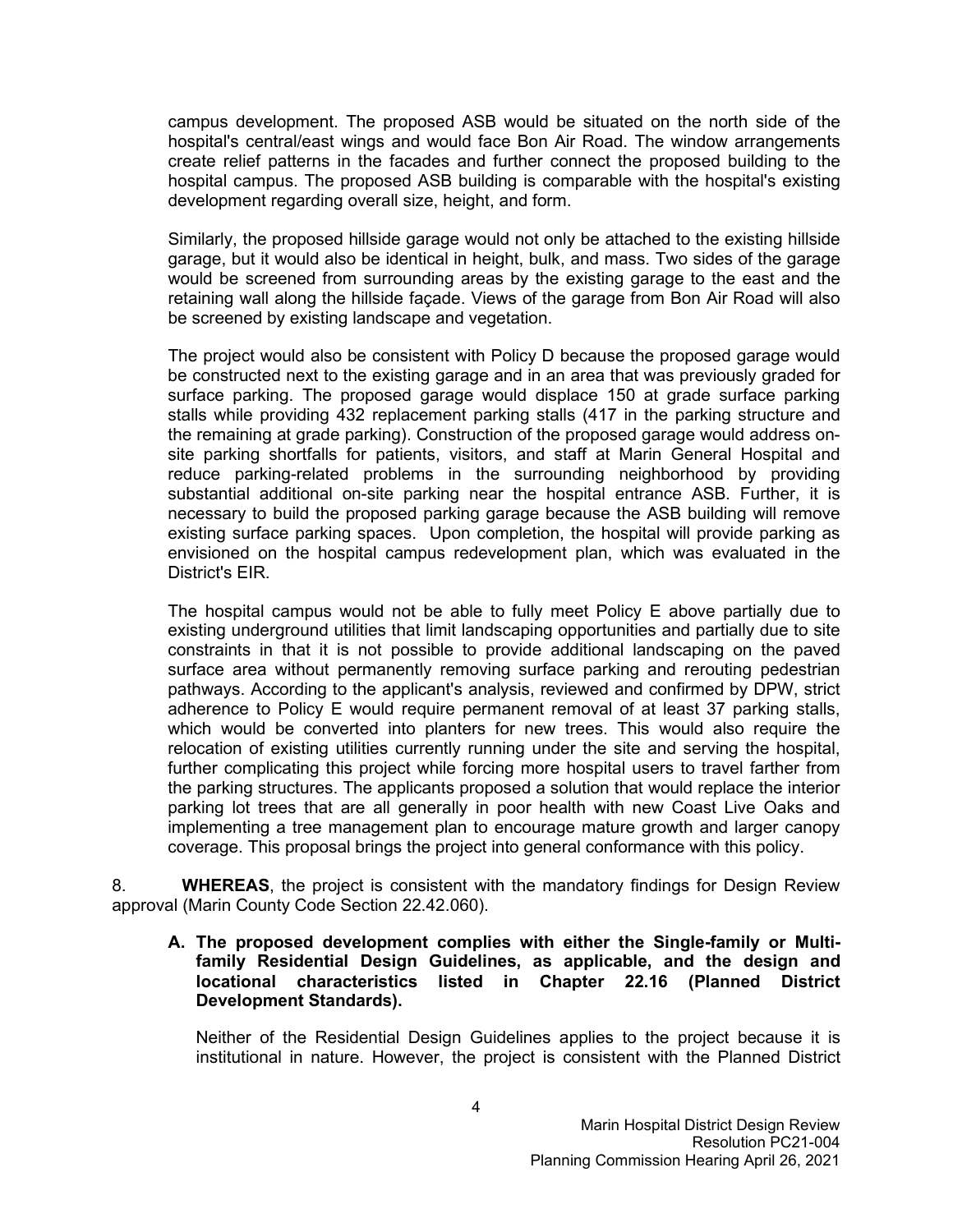Development Standards because it is designed to avoid adversely affecting natural resources or the local community's character.

The proposed ASB would be situated on the north side of the hospital's central/east wings and would face Bon Air Road. It would provide pedestrian entrances from the surface parking lot facing Bon Air Road and a proposed garage via a pedestrian bridge. All four elevations would feature dual-pane glazed windows, stucco wall finishes, and decorative shading louvers. A curtain-wall element spanning levels three to five at the south, east and west elevations is provided to add architectural interest, similar to the main Hospital Replacement Building and West Wing Addition. The exterior colors and materials are designed to be integrated well into the rest of the campus architectural program. The ASB would be five-stories tall and would be similar in height to the other hospital structures on site.

The proposed six-level parking garage would be attached to the existing garage and would be identical in height, bulk, and mass. Two sides of the garage would be screened from view from surrounding areas by the existing garage to the east and the retaining wall along the hillside (north) façade. The south elevation would be more visible, but mainly from the hospital campus, and the north elevation would be visible from Bon Air Road as well as the hospital campus. The entire north elevation would feature aluminum louvers screening the exterior wall of the garage. The louvers would also assist in screening the interior light from the garage visible from the surrounding area.

A pedestrian bridge is proposed to connect the garage to the ASB. The bridge will be made of steel and concrete and would connect at the second level, turn. It will be painted in white color to mimic the rest of the hospital color scheme.

#### **B. The proposed development provides architectural design, massing, materials, and scale appropriate to and compatible with the site surroundings and the community.**

As discussed above, the proposed ASB would be situated on the north side of the hospital's central/east wings and would face Bon Air Road. The proposed bulk, mass, and materials reflect the prevailing architectural design features expressed in the hospital campus development. The window arrangements create relief patterns in the facades and further connect the proposed building to the hospital campus. The ASB building is compatible with the hospital's existing development regarding overall size, height, and form.

Similarly, the proposed hillside garage would not only be attached to the existing hillside garage, but it would also be identical in height, bulk, and mass. Two sides of the garage would be screened from surrounding areas by the existing garage to the east and the retaining wall along the hillside façade. Views of the garage from Bon Air Road will also be screened by existing and previously mandated tree plantings along the Bon Air Road frontage. Due to the site's steep slope and the location of the garage in a topographic bowl, the development would be appropriate for the site.

### **C. The proposed development results in site layout and design that will not eliminate significant sun and light exposure or result in light pollution and**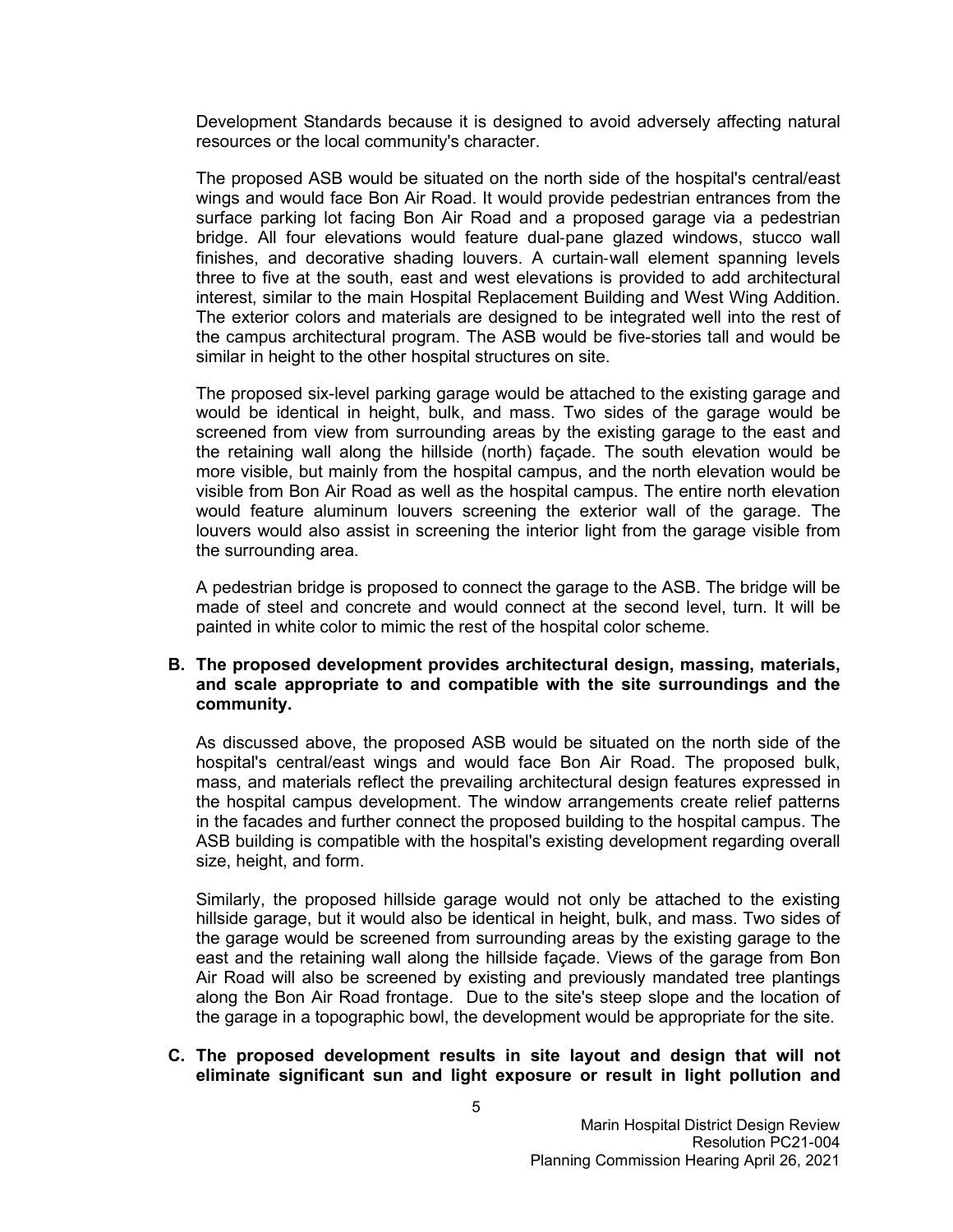#### **glare; will not eliminate primary views and vistas; and will not eliminate privacy enjoyed on adjacent properties.**

The ASB building will feature tinted low-emissive dual-pane glazing windows, wall finishes and decorative shading louvers. As a medical office building, the ASB will not be a 24-hour facility. It will typically be open from 7:00 a.m. to 7:00 p.m. Any light pollution during after-hours will be minimal and mainly caused by custodial staff. Most of the offices facing Bon Air Road will be outfitted with shading devices on the interior face (i.e., mecho shades). In addition, the ASB will be LEED Platinum certified, where natural daylighting is encouraged and, due to the orientation, this north face is the ideal location for indirect daylight via the glass curtain wall.

Due to the garage's location and orientation on the site, coupled with the distance to other properties surrounding the site, it would not obstruct any views from the surrounding area or affect sun exposure or privacy enjoyed on neighboring properties. The proposed garage is predominately shielded by the existing garage and the hillside facing the nearby residences. The entire north elevation facing Bon Air Road will be fitted with louvers to minimize light glare. Only minor lighting in parking areas will be added as part of this project. Existing site lighting will be removed within the footprints of the proposed structures. The only new lighting to the site will be the building perimeter lighting and lighting to the adjacent garage drop-off round-about.

Further, standard conditions of approval require all exterior lights to be downward directed to avoid unnecessary light pollution. Therefore, the project will not result in development that infringes upon the views, air, light, and privacy currently enjoyed by the surrounding neighbors.

### **D. The proposed development will not adversely affect and will enhance where appropriate those rights-of-way, streetscapes, and pathways for circulation passing through, fronting on, or leading to the property.**

The ASB and garage would be functionally integrated with the rest of the hospital campus while also being adequately separated from surrounding properties because the hospital campus is surrounded by wooded hillsides to the east and south and by Bon Air Road and Corte Madera Creek to the west. As a result, views from buildings on surrounding properties towards the ASB and Garage would be screened by the topography, existing development, and existing and proposed vegetation.

In addition, the overall hospital campus redevelopment proposal includes landscaping on the campus and along the frontage of the property, providing screening and visual/seasonal interest to the entire campus. The most visible area of landscaping would be along the Bon Air Road frontage, as it is the primary entrance to the hospital, and the areas separating the uphill residences from the garage. Previous Planning Commission approvals allowed tree removal with a replacement plan to further enhance on- and off-site pedestrian experience. To continue the same landscape design along the entire Bon Air frontage and improve the streetscape, a condition of approval is imposed requiring additional trees be planted in the landscaping strip between the sidewalk and the street.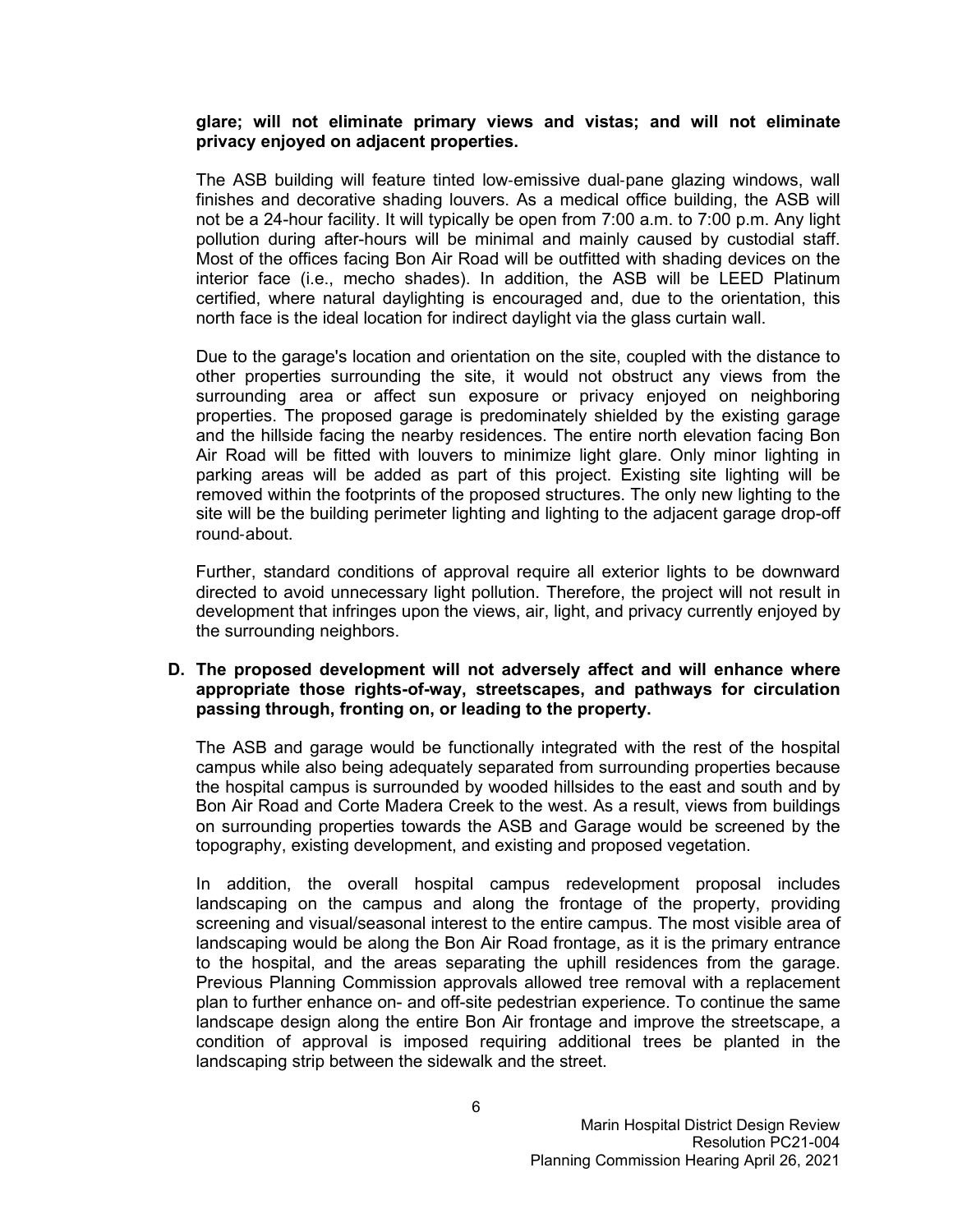The current project would also enhance access by providing a covered bridge between the ASB and the garage. This will minimize interference with vehicular circulation. Additionally, previous approvals include significant off-site improvements, including a mid-block crossing, landscaping in the median located along Bon Air Road, ADA compliant path of travel from the existing bus stops to the proposed hospital entrances. A condition of approval requires that bollards or other directional devices be placed at the exit, leading vehicles to exist right to prevent potentially hazardous left-hand turns out of the exit.

#### **E. The proposed development will provide appropriate separation between buildings, retain healthy native vegetation and other natural features, and be adequately landscaped consistent with fire safety requirements.**

The project will alter views to the campus from off-site locations. Both the ASB and the garage would be visible from Bon Air Road and Corte Madera Creek to the west. Landscaping required by previous approvals, and also required as a condition of approval of this application, would adequately screen the project from off-site locations. As documented in the partial revised landscape plan submitted on November 11, 2020, existing underground utilities have been mapped, and the landscape plan has been adjusted to account for the underground utilities. This revised landscape plan would ensure that a row of trees would be planted in a landscaping strip between the sidewalk and Bon Air Road, but allow the spacing of those trees to be more informal to avoid unnecessary conflicts with underground utilities. The landscape plan would now include root barriers to eliminate intrusions to the underground utilities while protecting the trees' health and well-being. All treewells along Bon Air Road, as well as on campus where underground utilities exist, would be fitted with solid walls and geotextile wrapped lightweight fill at the bottom to prevent root intrusions to the sidewalks and the underground utilities. Landscaping along the Bon Air Road frontage would consist of 24-inch box Big Leaf Maple and Coast Live Oak trees, spaced approximately 25 feet apart. Additional landscape, consisting of 24-inch Coast Live Oak, Redwood trees, and shrubs, would be provided in the area currently occupied by construction trailers, which front Bon Air Road.

Although the proposed structures are adequately separated from buildings on surrounding properties because the campus is surrounded by wooded hillsides to the east and south and Bon Air Road and Corte Madera Creek to the west, additional landscaping along Bon Air Road is necessary to further screen the proposed project. In particular, large trees such as Big Leaf Maple, Live Oak and Red Maple trees enhance the site and reduce off-site impacts to neighboring properties. Installation of root barriers would ensure the safety of the underground utilities while providing adequate protection for the trees to flourish to maturation. Once fully grown, the large trees would screen the hospital from off-site locations. With this modification, the proposed project will be harmonious with the site's institutional character in that the proposed structures will be functionally integrated and connected to the hospital campus.

9. **WHEREAS**, the project is consistent with the mandatory findings for Tree Removal Permit approval (Marin County Code Section 22.62.050).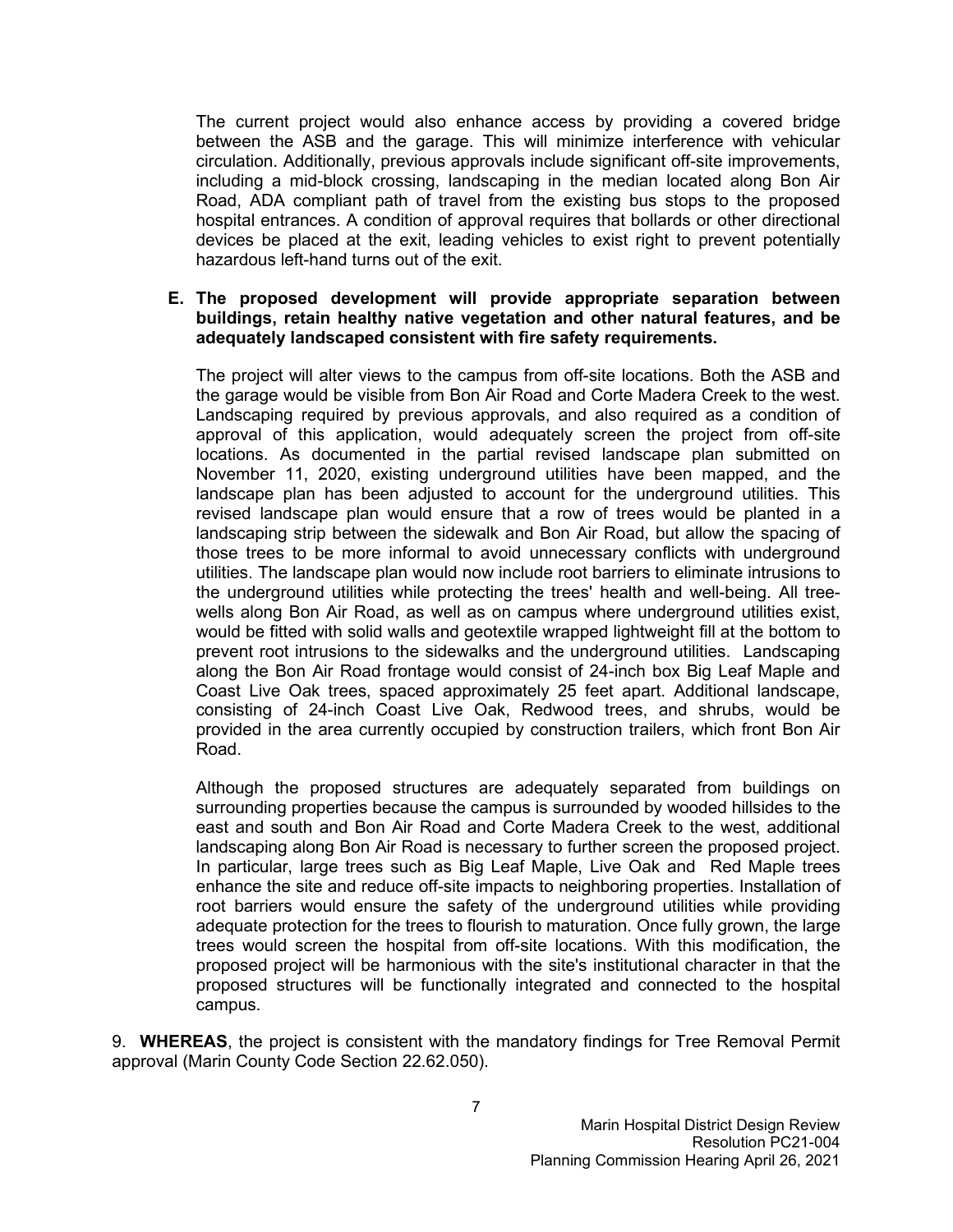In considering a Tree Removal Permit application, the decision authority may only grant approval or conditional approval based on a finding that removal of the tree(s) is necessary for the reasonable use and enjoyment of land under current zoning regulations and Countywide Plan and Community Plan (if applicable) policies and programs, taking into consideration the following criteria:

## **A. Whether the preservation of the tree would unreasonably interfere with the development of land.**

Tree removal is necessary to accommodate the proposed garage and ASB. A total of 71 trees will be removed, of which five are designated as protected/heritage trees. Of those five protected/heritage trees, only two trees are classified as being in "good" to "fair health" and require replacement. The project replaces the five protected heritage trees with 21 new trees (including 11 oaks and ten western redbuds), with 15 western redbuds replacing landscape parking lot trees (outside of ASB the project boundary). Overall, the project will provide additional 36 trees planted throughout the campus. Additionally, as conditioned herein, the project would provide additional landscaping along the Bon Air Road frontage.

## **B. The number, species, size and location of trees remaining in the immediate area of the subject property.**

The hillside around the hospital would continue to have a substantial number of native trees, which would be protected from damage by the EIR mitigation measures that are incorporated into the project, such as installing tree protection fencing. Further, all replacement trees will be native trees. As conditioned herein, the project will provide 36 trees planted throughout the campus as well as landscaping along the Bon Air Road frontage. The project will also provide additional landscape once the construction trailers are removed.

## **C. The number of healthy trees that the subject property can support.**

A total of 36 trees are proposed with the current scope of work, and the majority of those trees would be native. It is unlikely that the site can support more trees than what is proposed without becoming overcrowded and compromising woodland health. Because this is the last phase of the campus redevelopment plan, it is prudent that the applicants ensure all trees are in good health at the conclusion of the construction. To ensure the landscape plan is implemented as previously conditioned, and as modified herein, conditions of approval require that the applicant replaces any tree deemed in poor health with Coast Live Oak trees. Implementation of this conditional of approval would further preserve and maintain trees throughout the campus once construction is completed.

### **D. The topography of the surrounding land and the effects of tree removal on soil stability, erosion, and increased runoff.**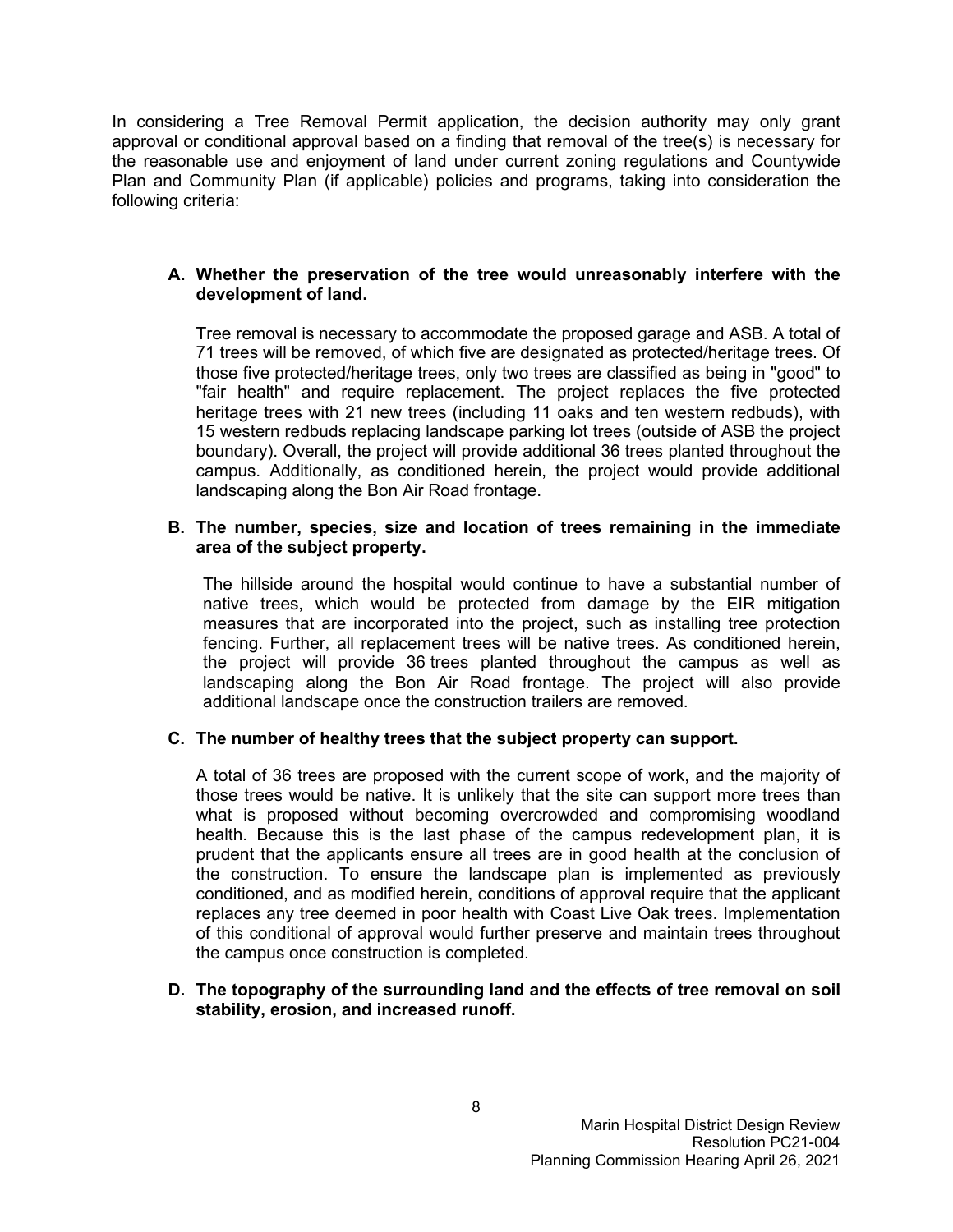The erosion control plan, drainage improvements, stormwater treatment features, and additional landscaping would ensure that stability, erosion, and runoff would be adequately addressed.

### **E. The value of the tree to the surrounding area with respect to visual resources, maintenance of privacy between adjoining properties, and wind screening.**

Installation of the proposed landscaping plan, as modified herein, and tree replacement would minimize the adverse effects of the tree removal to the surrounding area and enhance the screening of development.

### **F. The potential for removal of a protected or heritage tree to cause a significant adverse effect on wildlife species listed as threatened or endangered by State or Federal resource agencies in compliance with the California Environmental Quality Act (CEQA).**

The proposed tree removal was evaluated in the project EIR, and feasible mitigation measures have been incorporated into the project by the applicant to reduce the environmental impacts from the tree removal to a less than significant impact.

### **G. Whether there are alternatives that would allow for the preservation of the tree(s), such as relocating proposed improvements, use of retaining walls, use of pier and grade beam foundations, paving with a permeable substance, the use of tree care practices, etc.**

Alternative locations for the parking and ASB were evaluated in the project EIR and subsequent EIR addendum, but were considered to have greater impacts on the community than the proposed project. In particular, locating the garage and surface parking lot on the hillside screens it from public view, whereas locating it next to Bon Air Road would adversely affect the character of the local community.

## **SECTION II: ACTION**

NOW THEREFORE, BE IT RESOLVED that the project described in condition of approval 1 is authorized by the Marin County Planning Commission and is subject to the conditions of project approval.

This decision certifies the proposed project's conformance with the requirements of the Marin County Development Code and in no way affects the requirements of any other County, State, Federal, or local agency that regulates development. In addition to a Building Permit, additional permits and/or approvals may be required from the Department of Public Works, the appropriate Fire Protection Agency, the Environmental Health Services Division, water and sewer providers, Federal and State agencies.

# **SECTION III: CONDITIONS OF PROJECT APPROVAL**

NOW, THEREFORE, BE IT RESOLVED that the Marin County Planning Commission hereby approves the Marin Hospital District Design Review subject to the conditions listed below.

# **CDA-Planning Division**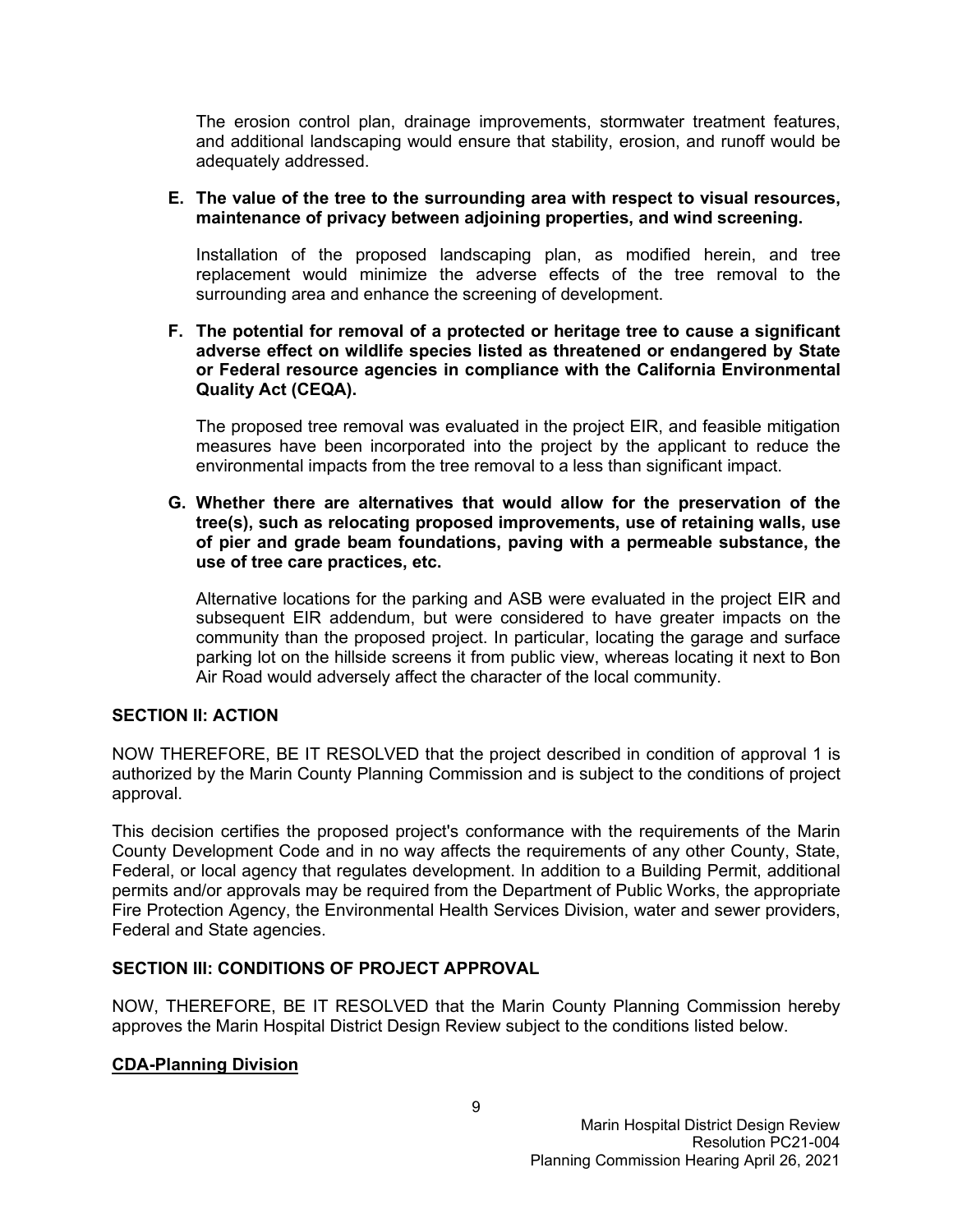1. This Marin Hospital Design Review approval authorizes the construction of (1) a five-story, 100,000-square-foot Ambulatory Services Building (ASB) with ground-level footprint totaling approximately 20,000 square feet; (2) a six-level parking structure with a ground-level footprint totaling approximately 20,000 square feet, which would be constructed adjacent to the existing parking structure on an existing surface parking lot. The parking structure would displace 75 at grade parking stalls and provide 417 replacement parking stalls; and (3) a pedestrian bridge spanning Schultz Drive and connecting the parking structures with the ASB and leads directly to the ASB lobby.

The proposed foot ASB would reach a maximum height of 72 feet above the surrounding grade, and rooftop equipment screening parapet would reach a maximum height of 86 feet above the surrounding grade. The exterior walls would provide over 100 feet of setback from all property lines. The parking structure would measure approximately 57 feet six inches to the sixth level parking deck, and an approximately 12 feet six inches high solar array will partially roof parking area. As measured to the solar array cover, the parking structure would measure approximately 70 feet above surrounding grade, and the exterior walls would have the following setbacks: 70 feet from the western front property line and over 100 feet from all other property lines.

Other improvements would also be entailed in this phase, including site grading (roughly 2,300 cubic yards of cut and 1,000 cubic yards of fill) to accommodate the new parking garage and ASB, tree removal, on- and off-site landscaping, lighting, and wayfinding and identification signs. Landscaping would feature a combination of a variety of ground cover shrubs, ornamental trees, native maple trees, which and would be planted on-site as well as around the perimeter of the property and the median on Bon Air Road. (The project will remove mostly existing parking lot trees that are in fair to poor health where the future ASB & garage footprints will be. A total of 71 trees will be removed, of which five are marked as protected/heritage trees. Of those five protected/heritage trees, only two qualify in "fair health" and require replacement. The project will exceed this requirement by providing a total of 21 new trees, including 11 oaks & ten western Redbuds.)

- 2. Plans submitted for a Building Permit shall substantially conform to plans identified as Exhibit A, entitled "Ambulatory Service Building," consisting of 95 sheets prepared by Perkins Eastman LBL, McCarthy Building Companies, KPFF Consulting Engineers, SWA, and Mazetti, received in final form on July 1, 2020, and November 11, 2020, and on file with the Marin County Community Development Agency, except as modified by the conditions listed herein.
	- a. The landscape plan shall incorporate all previously approved landscape plans, as well as modifications included the revised partial landscape plans submitted on November 11, 2020. Specifically, the applicant shall submit a comprehensive revised landscaping plan, illustrating landscaping in the entire length of the strip located between the sidewalk and the street, along Bon Air Road, south of the main access up to the point where the existing Redwood trees are growing.
	- b. Landscaping in the entire length of the strip located between the sidewalk and the street, along Bon Air Road, shall be a combination of 24-inch box Coast Live Oak and Big Leaf Maple, and shall be fitted with root barrier features as detailed in the revised landscape plan submitted on November 11, 2020.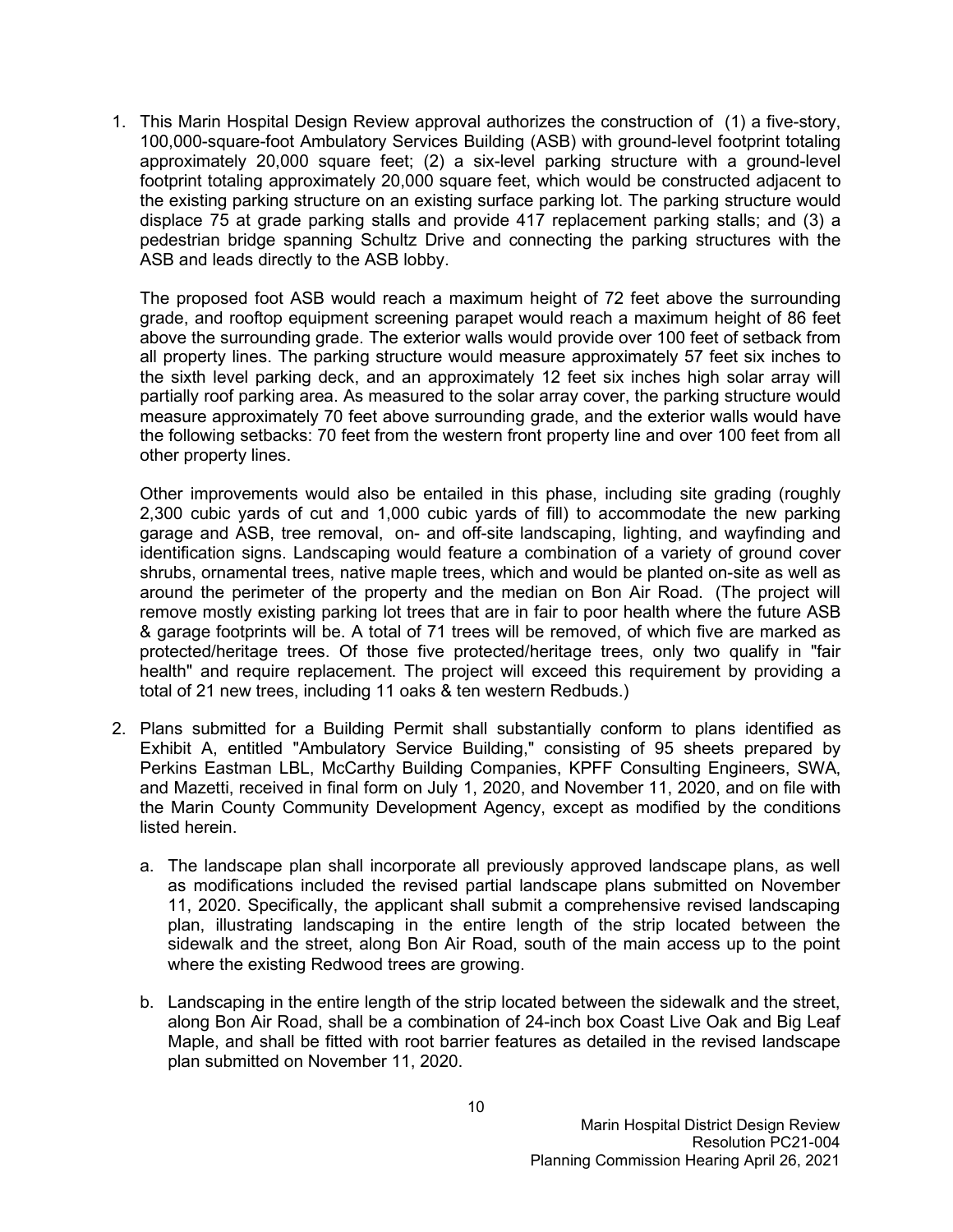- c. Landscaping shall be provided in the area currently occupied by construction trailers, which front Bon Air Road. Landscaping shall consist of a combination of 24" Coast Oak, Redwood trees, and shrubs.
- d. All landscaping shall be maintained by a permanent automatic irrigation sprinkler system.
- e. Any unimproved rights-of-way contiguous with the property shall be landscaped by the applicant and incorporated into the required landscape plan.
- f. Prior to issuance of a certificate of occupancy of whichever structure is built last, the applicant shall have all trees throughout the campus inspected by a licensed arborist. All trees generally deemed in poor health shall be removed and replaced with a similar native tree. In addition, the applicant shall implement a tree management plan to encourage mature growth and larger canopy coverage. This shall be submitted concurrent with the building permit for the current project. The applicant shall submit a report from the arborist verifying that this condition has been satisfied.
- g. The applicant shall construct a raised curve and other directional devices to prevent leftturns out of the hospital's exit south of the ASB onto Bon Air Road, as depicted on plans submitted on March 18, 2021. The construction shall meet the standards specified by the Department of Public Works.
- h. The proposed pedestrian bridge shall be provided with a continuous roof and enclosures that offer protection from inclement weather.
- i. The traffic circle shall be appropriately signed to make it clear that there is only one-way traffic direction.

## **SECTION IV: VESTING**

NOW THEREFORE, BE IT RESOLVED that unless conditions of approval establish a different time limit or an extension to vest has been granted, any permit or entitlement not vested within three years of the date of the approval shall expire and become void. The permit shall not be deemed vested until the permit holder has actually obtained any required Building Permit or other construction permit and has substantially completed improvements in accordance with the approved permits, or has actually commenced the allowed use on the subject property, in compliance with the conditions of approval.

## **SECTION V: APPEAL RIGHTS**

NOW, THEREFORE, BE IT RESOLVED that this decision is final unless appealed to the Marin County Board of Supervisors. A Petition for Appeal and the required fee must be submitted in the Community Development Agency, Planning Division, Room 308, Civic Center, San Rafael, no later than eight business days from the date of this decision.

## **SECTION VI: VOTE**

PASSED AND ADOPTED at a regular meeting of the Planning Commission of the County of Marin held on this  $26<sup>th</sup>$  day of April 2020 by the following vote: